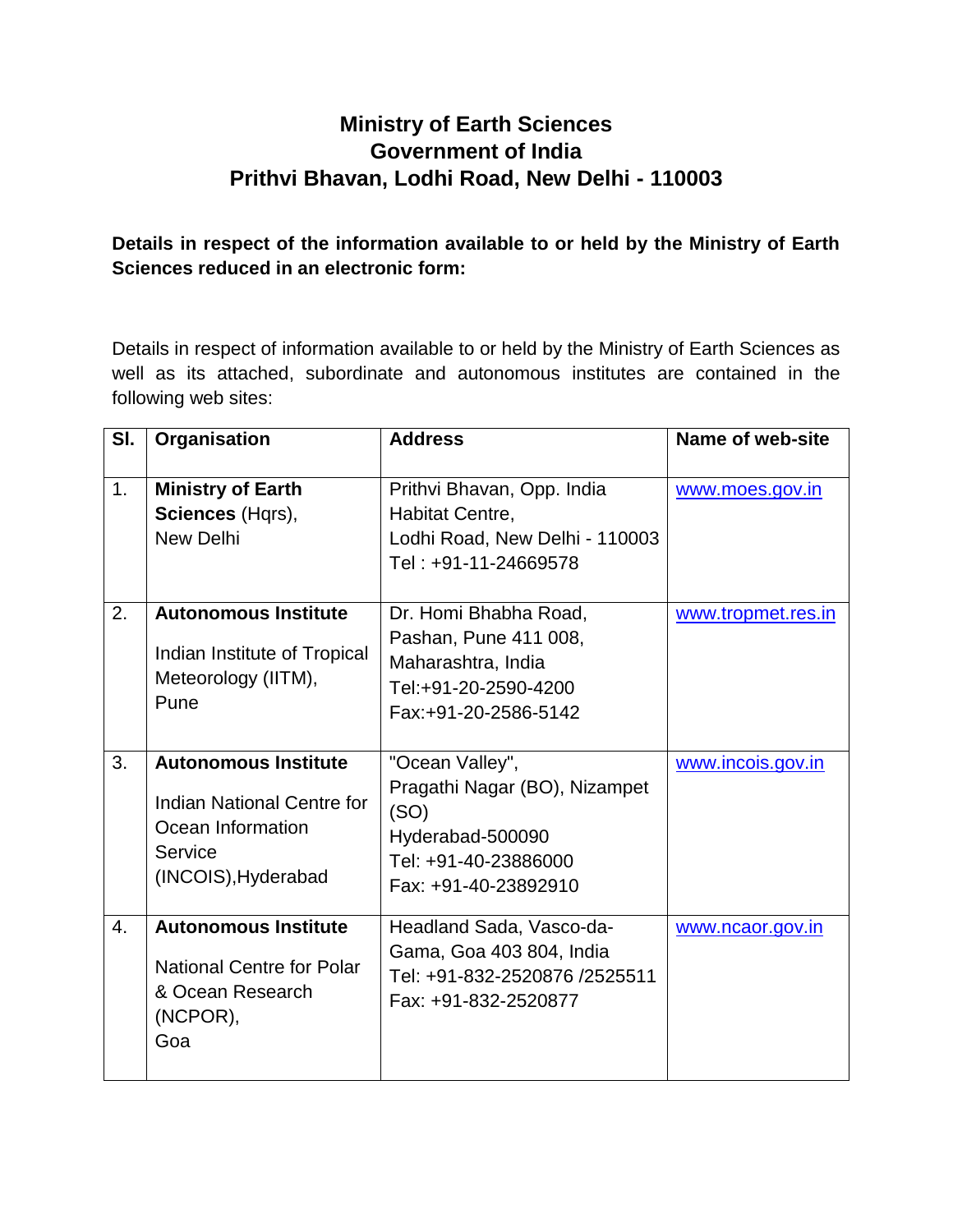| 5.  | <b>Autonomous Institute</b><br>National Institute of<br>Ocean Technology<br>(NIOT),<br>Chennai                                | Velacherry-Tambaram Main<br>Road,<br>Narayanapuram, Pallikaranai,<br>Chennai - 600 100,<br>Tamil Nadu, INDIA.<br>Tel: 044-66783300<br>Fax: 044-22460275/22460645 | www.niot.res.in   |
|-----|-------------------------------------------------------------------------------------------------------------------------------|------------------------------------------------------------------------------------------------------------------------------------------------------------------|-------------------|
| 6.  | <b>Autonomous Institute</b><br><b>National Centre for Earth</b><br><b>Science Studies</b><br>(NCESS),<br>Thiruvananthapuram   | Post Box No.7250, Akkulam,<br>Thiruvananthapuram - 695 011,<br>India<br>Tel: +91-471-2511501<br>Fax: +91-471-2442280                                             | www.ncess.gov.in  |
| 7.  | <b>Attached Office</b><br><b>Centre for Marine Living</b><br><b>Resources and Ecology</b><br>(CMLRE),<br>Kochi                | <b>ATAL BHAVAN</b><br>Ministry of Earth Sciences,<br>Government of India<br>LNG Road,<br>PuthuvypinSouth, Ochanthuruthu<br>PO, Kochi-682508                      | www.cmlre.gov.in  |
| 8.  | <b>Attached Office</b><br><b>National Centre for</b><br><b>Coastal Research</b><br>(NCCR),<br>Chennai                         | NIOT Campus,<br>Velacherry-Tambaram Main<br>Road,<br>Pallikaranai, Chennai - 600100,<br>India.<br>+91 44 66783599<br>+91 44 66783487                             | www.nccr.gov.in   |
| 9.  | <b>Attached Office</b><br><b>National Center for</b><br>Seismology (NCS),<br>IMD Campus,<br>Lodhi Road,<br>New Delhi - 110003 | <b>IMD Complex Mausam</b><br>Bhavan, Lodhi Road, New Delhi<br>$-110003$<br>Tel: +91-11-43824582                                                                  | www.seismo.gov.in |
| 10. | <b>Subordinate Office</b><br>India Meteorological<br>Department (IMD), New                                                    | Office of Director General of<br>Meteorology<br>India Meteorological Department                                                                                  | www.imd.gov.in    |